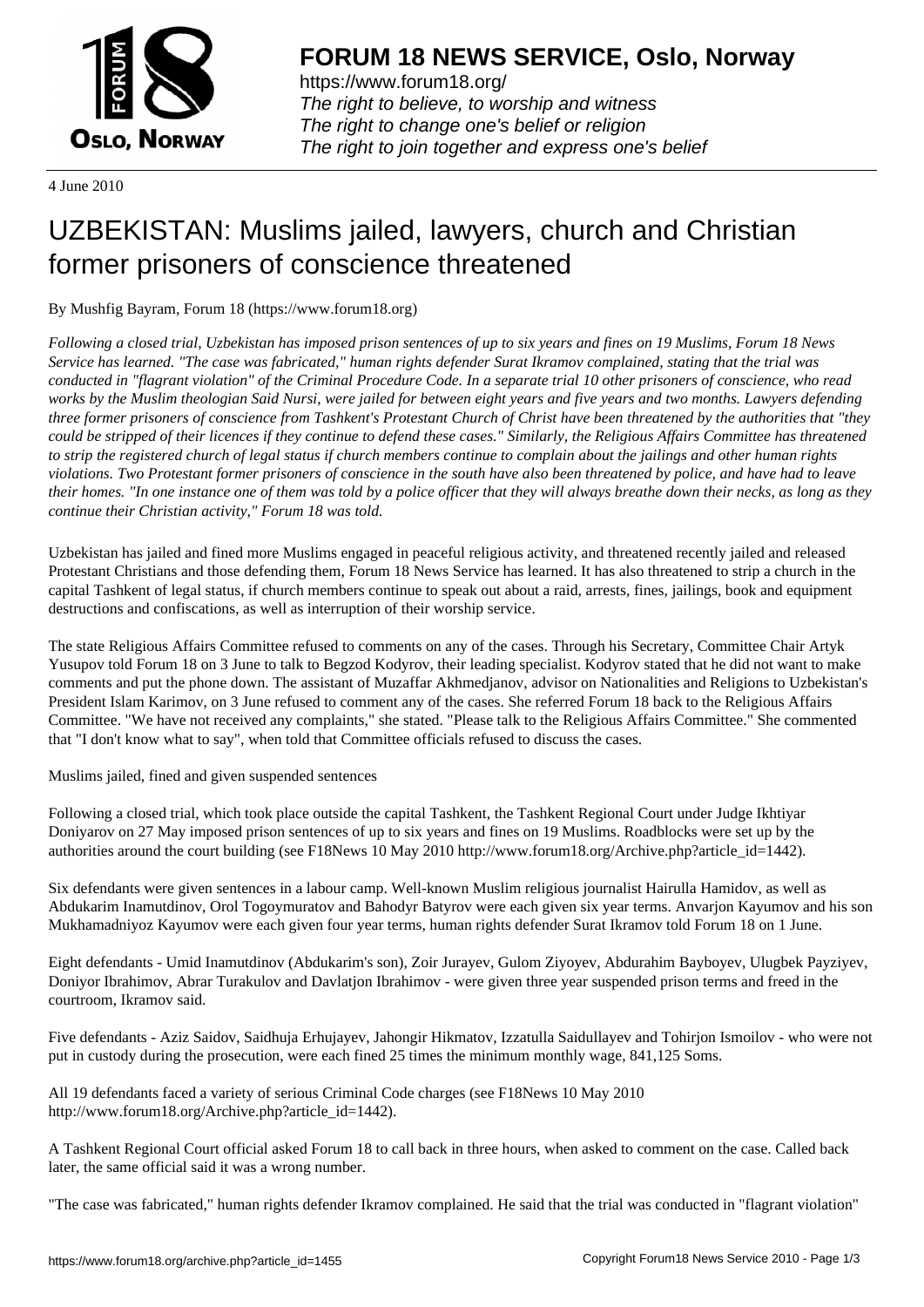police during the pretrial investigation. "The court did not prove the guilt of the defendants, and none of the defendants pleaded guilty of the charges brought against them." Lawyers in the case have said that the defendants will appeal against the court decision, Ikramov told Forum 18.

Fergana Muslims following Nursi's approach jailed

Uzbekistan frequently prosecutes and jails readers of the works of the late Turkish Muslim theologian Said Nursi (see eg. F18News 10 May 2010 http://www.forum18.org/Archive.php?article\_id=1442). The latest victims of this policy are 10 Muslims sentenced by Judge Sherali Komilov of the Fergana [Farghona] Regional Criminal Court on 31 May. The 10 were all jailed: Suhrob Zokirov was jailed for eight years; Islom Alikulov was jailed for seven years; Islom Manopov, Alisher Karimov, Farhod Sarymsokov, Botyr Sheraliyev and Kudrat Sultonov were jailed for six years; and Nosyr Mamazhanov, Muhammad Yarmatov and Ramzhon Abdukodyrov were jailed for five years and two months.

All the prisoners of conscience were charged under Uzbekistan's Criminal Code's articles 244-1 ("preparation or distribution of materials threatening public security and public order") and 244-2 ("creation, leadership or participation in religious extremist, separatist or fundamentalist or other banned organisations"), human rights defender Ikramov told Forum 18.

Although the Court did not prove the guilt of the defendants, some of them asked for forgiveness, which was ignored by the court, Ikramov complained. "Close relatives of the defendants consider that the criminal case was fabricated, and that the defendants' only guilt was that they were Muslim and prayed regularly," he stated.

Manopov's family on 1 June confirmed his conviction to Forum 18. They said they were not going to appeal since the court made a decision "based on the law" and "nothing can be changed now." The relative thanked Forum 18 for its concern, and said that "we live in this country, and we need to obey its laws."

Relatives and friends of those sentenced for peaceful religious activity are often reluctant to speak publicly, for fear that this may attract state reprisals against themselves or those known to them.

The official who answered the Fergana Court Chair's telephone on 3 June referred Forum 18 to Judge Komilov. Judge Komilov's phone went unanswered. When Forum 18 tried to reach him through the other phones of the court, it was given several responses. These varied between him hearing a case, or being on a business trip in the region.

## More jailings

A court in the southern Surkhandarya Region has punished Obidjon Toshpulatov, Chori Tagayev, and Shavkat Mengniyazov, for "spreading fundamentalist religious ideas among the population," two government sponsored news agencies reported on 19 May. Both of the agencies - press-uz.info and 12.uz - published identical articles under two different headings: "Wolves in Lamb skins" and "Nursi extremist organisation's followers convicted in Uzbekistan". The agencies stated that the three were given prison sentences of between four and eight years.

The Chair of Surkhandarya Regional Court through his Assistant (who did not give their names) on 3 June listened to Forum 18's questions on when the three were tried and what charges were brought against them. Forum 18 was asked to call back in two hours, but when the Assistant answered the phone then they hung up the phone as soon as Forum 18 introduced itself.

"Instead the lawyers were threatened"

Three members of Tashkent's Protestant Church of Christ - Assistant Pastor Artur Avanesyan, Vyacheslav Dechkov and Bahodyr Adambaev - who were given 15-day administrative arrests were all released on time on 2 June, Forum 18 was told by a church member on 3 June (see F18News 18 May 2010 http://www.forum18.org/Archive.php?article\_id=1445).

However, their lawyers have been threatened by the authorities that "they could be stripped of their licences if they continue to defend these cases." Similarly, the Religious Affairs Committee has threatened to strip the registered church of its legal status if church members continue to complain about the raid, arrests, fines, jailings, book and equipment destructions and confiscations, as well as interruption of their worship service.

The Church of Christ has been able to meet for worship for the last two weeks, after the raid and the arrests. But electricity to the church building has been cut off by the Tashkent Fire Brigade, and the church cannot use its offices as they were sealed by law-enforcement agencies, a church member told Forum 18 on 3 June.

Assistant Pastor Avanesyan was held in custody separately from the other two prisoners of conscience. Although he was not physically harassed, he was put under "psychologically strenuous" conditions as the two non-Protestants he was held with were later given prison sentences. "We believe it was done to make the Pastor think that he would also be imprisoned," a Protestant told Forum